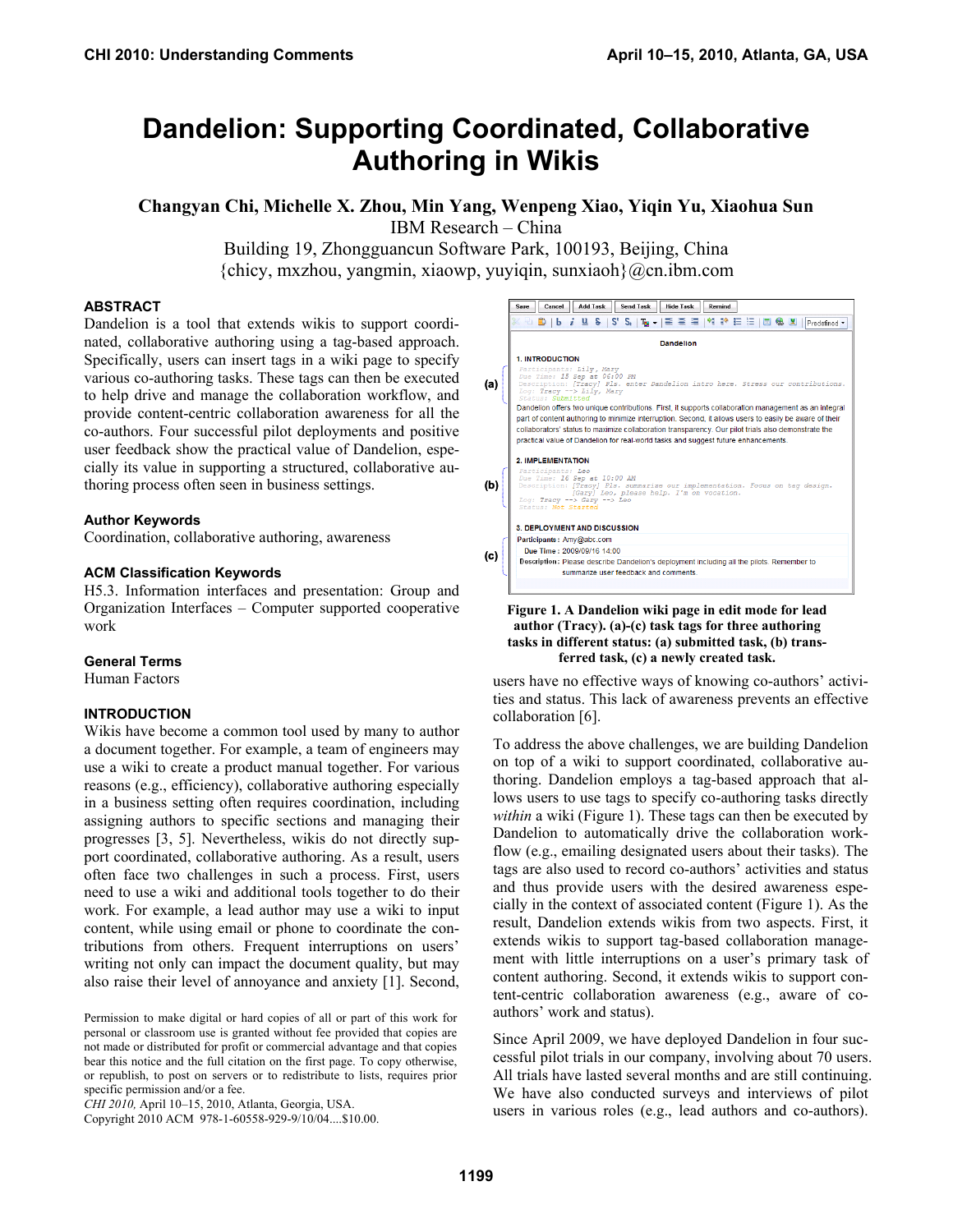Their overall feedback is very positive and all of them continue using Dandelion in their work.

### **RELATED WORK**

Researchers have worked on extending wikis to provide awareness for collaborative writing [4, 6]. Similar to these systems, Dandelion also supports group awareness in a collaborative writing process. However, it tightly integrates the awareness features *within* document content instead of separating them as other systems do.

Another piece of related work is to use annotations to guide users in collaborative writing [8, 9]. In these systems, annotations are meant for humans to read and then follow a workflow. In contrast, annotations (tags) in Dandelion are "runnable" and can be invoked to *automatically* drive a collaboration workflow. For example, tags are used to specify authoring tasks and can be invoked to automatically send email notifications to the designated users.

There is also work on supporting collaboration workflows within semantic wikis [2]. While this work focuses on the semantic model of a workflow, Dandelion is on the user interaction aspects (e.g., how users interactively specify a workflow in wikis).

## **SUPPORTED ROLES AND TASKS**

Wikis are designed to support collaborative authoring, which is a complex process involving various user roles and tasks [7]. For the scope of this work, currently we support two key user roles and their associated tasks that are most common to coordinated, collaborative authoring practices in business settings [7].

#### **Role of Coordinators and Their Tasks**

In many business settings, collaborative authoring often requires the role of a *coordinator*, who initiates and manages the overall process. For example, a sales manager leads his team to co-write a sales report; and a project lead organizes her members to co-author project updates. In such cases, a coordinator often performs three main tasks: (1) define authoring tasks for individual members (i.e., who writes what), (2) manage member progresses (e.g., reminding them of their impending tasks), and (3) write part of content.

## **Role of Participants and Their Tasks**

Besides coordinators, Dandelion supports the role of a *participant*, who is a co-author invited by a coordinator to write designated sections of a document. A participant's main task is to handle the received writing assignments in one of the three ways: (1) accept to write the specified sections, (2) reject, and (3) delegate part or whole to others. To support flexible user roles in a dynamic collaborative authoring process [4], Dandelion allows a participant to initiate authoring tasks in the same workflow (e.g., adding new sections). In this case, the participant plays the role of a *local* coordinator, managing the initiated authoring tasks.



**Figure 2. View of a Dandelion wiki page in the view mode for a co-author (Amy). (a)-(c) task tags shown at different levels of detail: (a) summary view, (b) iconic view, and (c) full view.**

# **DESIGN AND IMPLEMENTATION**

To best support the two user roles and associated tasks mentioned above, Dandelion is designed to meet two goals. First, Dandelion must help users better manage a collaborative authoring process (e.g., defining and monitoring coauthoring tasks) to minimize interruptions on their own content writing. Second, Dandelion must help increase users' awareness of each other's activities and status for a more transparent and efficient collaboration. Next, we describe how our design guidelines and implementation help meet the two design goals.

## **Design Guidelines**

To minimize interruptions, our first design guideline is to let a user performs *all* her tasks in the main workspace. In our case, the main workspace is a wiki page where the content is being created, edited, and viewed. To support all tasks of a user in a wiki, we are inspired by a tag-based approach to document authoring. For our purpose, tags are directly attached to the content *inside* a wiki page to indicate related activities and status. Tags can also be executed to drive a collaboration flow (e.g., inviting a participant). Since we now only handle tags that specify co-authoring tasks, we refer to them as *task tags*.

Second, we want the use of tags to be an integral feature of a wiki. To do so, we support tag editing (add, remove, and modify) in a wiki edit mode. This design makes tag editing a natural part of the content editing, minimizing the interruptions on a user's primary task of content writing. This feature also supports our observed user behavior in practices. Users often define authoring assignments *while* they are writing or editing specific portions of a document.

Third, we want task tags to have simple and unambiguous semantics. This is to allow tags to be easily defined and understood by intended recipients (users and Dandelion). Specifically, Dandelion needs to extract task parameters (e.g., author name and due time) to drive the collaboration process (e.g., notifying participants about their tasks). To do so, we decide to use a tag widget with structured fields instead of a plain text-based tag (Figure 1).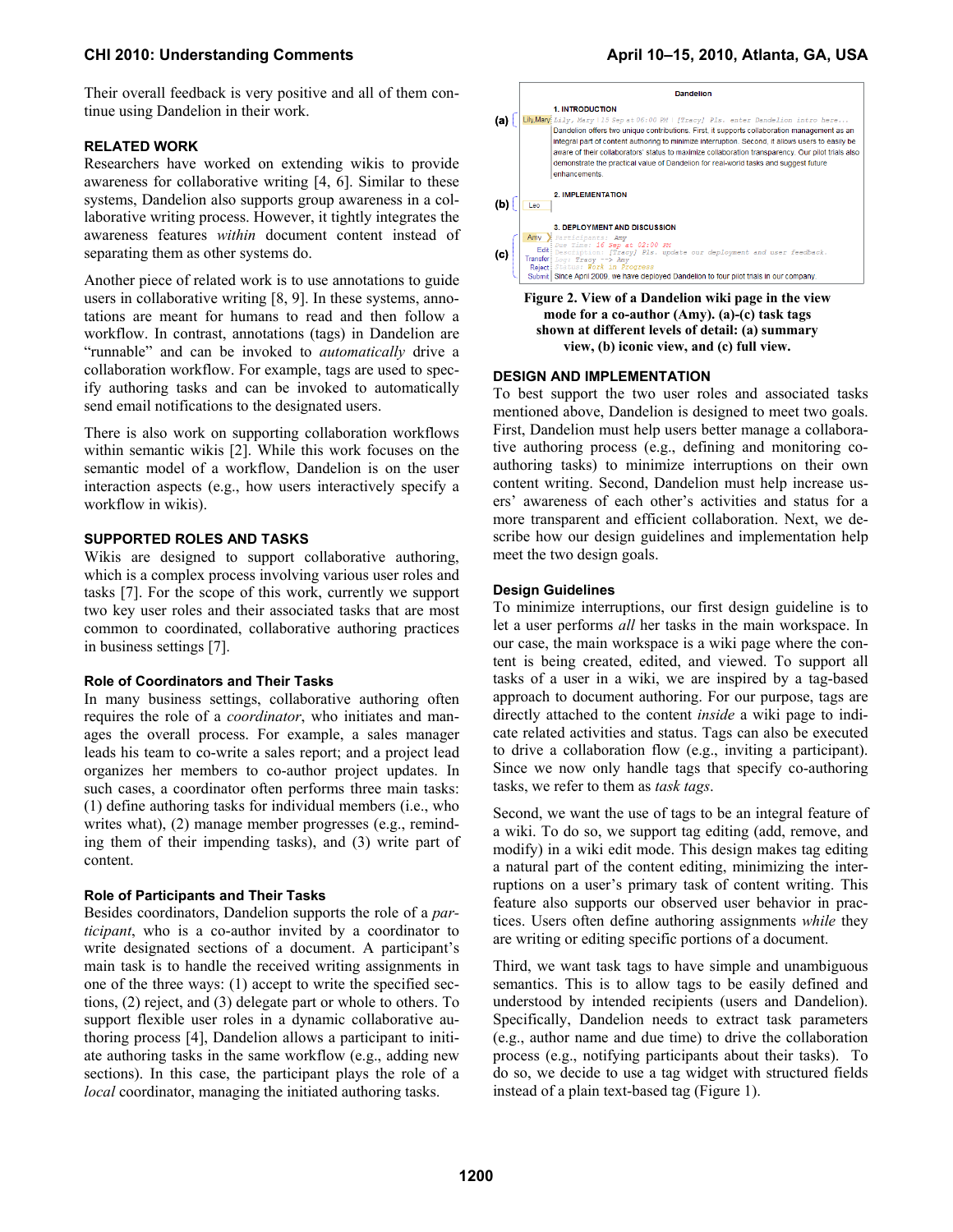# **CHI 2010: Understanding Comments April 10–15, 2010, Atlanta, GA, USA**

Fourth, we want to use task tags to provide collaboration awareness for all the co-authors. This is because task tags already contain information about collaborators' activities and status. They are to be dynamically updated and visually encoded to reflect the evolving task status.

Last, we are careful about preserving standard wiki features to make Dandelion a natural extension of wikis. Like working in a regular wiki, coordinators can enter and modify content *anywhere* in a wiki page. Similarly, participants can enter content in their designated space or any unrestricted areas of the page. However, they can only view but not modify others' work unless they are invited to do so.

# **Implementation**

We have implemented Dandelion on top of Lotus Connections 2.5 Wikis. On the client side, we used JavaScript and Dojo to augment Wikis with task tags and support user interaction with the tags. On the server side, we implemented collaboration management functions in Java and added them to Wikis. We describe our implementation of task tags and then the functions that support the use of the tags.

In our current implementation, a task tag has five fields that describe key aspects of a collaborative writing process [8, 9]. Three of them are user-defined: *participants*, *due time*, and *task description*. The remaining two are reserved for Dandelion to track and update a collaboration flow: *status* and *log* (logging the task delegation path). Although we could use more fields to describe collaborative authoring [8, 9], so far the five fields are sufficient for Dandelion.

The appearance of our task tags is inspired by Post-it<sup>®</sup> flag, a plastic strip that is widely used to attach to the side of a document to flag its specific sections. A user can toggle among its three display modes: full, summary, and iconic view (Figure 2). Additional visual cues (dotted versus solid sideline) are used to differentiate the tag content from the document content. For example, we use arrow direction to indicate the task flow related to the current user (Figure 2c).

To support the role of a coordinator, Dandelion allows a user to: (1) *Add Task*: creating a task tag to assign participants to a specific section, (2) *Send Task*: triggering Dandelion to email task recipients, and (3) *Remind*: triggering Dandelion to send an email reminder to designated participants. Once a tag is added, our current implementation permits only the tag creator to edit its fields.

A valid authoring task must have *participants* specified. Dandelion allows users to specify participants' names or email addresses (Figure 1). It eventually maps all names to email addresses before emailing designated participants about their tasks upon a *Send Task* request. On the server side, we implemented an event-driven finite state machine to handle various user requests (e.g., *Remind*) and drive the collaboration flow (e.g., emailing reminders to designated participants). Currently, we restrain Dandelion not to act on its own. For example, Dandelion does not send users automatic reminders for overdue tasks. This is to leave users with options to take actions and avoid adverse consequences (e.g., flooding the inbox of an out-of-office user).

Upon receiving the email notification of a writing assignment, a participant can follow the URL link embedded in the email to open the wiki page. The participant is directed to enter content in the designated area right below the task tag. S/he can also reject or transfer the task by clicking on the corresponding button next to the tag (Figure 2c). When a task is transferred, Dandelion automatically updates the *participant* field of the transferred task with new participants (Figure 1b). The corresponding *log* field is also updated to indicate the transfer path (Figure 1b). This information is useful for users to keep track of re-routed tasks.

We have also added the *Submit* button to allow a participant to submit her finished work (Figure 2c). Once the work is submitted, it is available for the coordinator and other coauthors to view. Currently, Dandelion does not allow others to view one's writing prior to its submission. This decision is mainly based on our preliminary user survey, where most users did not want others to view their work in progress.

# **FIELD DEPLOYMENT AND DISCUSSIONS**

We deployed Dandelion in our company in April 2009 and about 70 users used Dandelion by the end of August. Among Dandelion usage scenarios, we have closely followed five pilot trials, each of which has lasted several months. These five pilots are: (P1) composing monthly department newsletters by a manager and her 20+ team members; (P2) writing quarterly lab highlights by a communication specialist and 12+ managers; (P3) synthesizing weekly project meeting agenda by a manager and her 10+ members; (P4) creating daily scrum notes by a project leader and a team of 20+ software developers; and (P5) writing a product proposal by 10+ researchers and business people.

Among the five pilots, the first four were considered successful as the users routinely used Dandelion to create target documents and continue doing so. However, the users of the fifth pilot abandoned Dandelion before the proposal was completed. We examined the five pilot usages closely to better understand the rationale behind the outcome.

We observed that the nature of the task in P1–4 differs from that of P5. In P1–4, there has been a clear leader who played the role of a coordinator (e.g., the manager of the department). The leader also knew the outline of the document and easily divided up the writing among the members. In contrast, there was not a clear leader in P5, nor was the outline of the proposal crisp. In addition, both the content and structure of the proposal changed rapidly from time to time. In this case, Dandelion's key features such as adding task tags were hardly used. The users only used the basic wiki features to list to-dos or summarize discussions.

Overall, Dandelion seems better at supporting more *structured* collaborative document authoring, where the role of a coordinator is clear and the document outline is more or